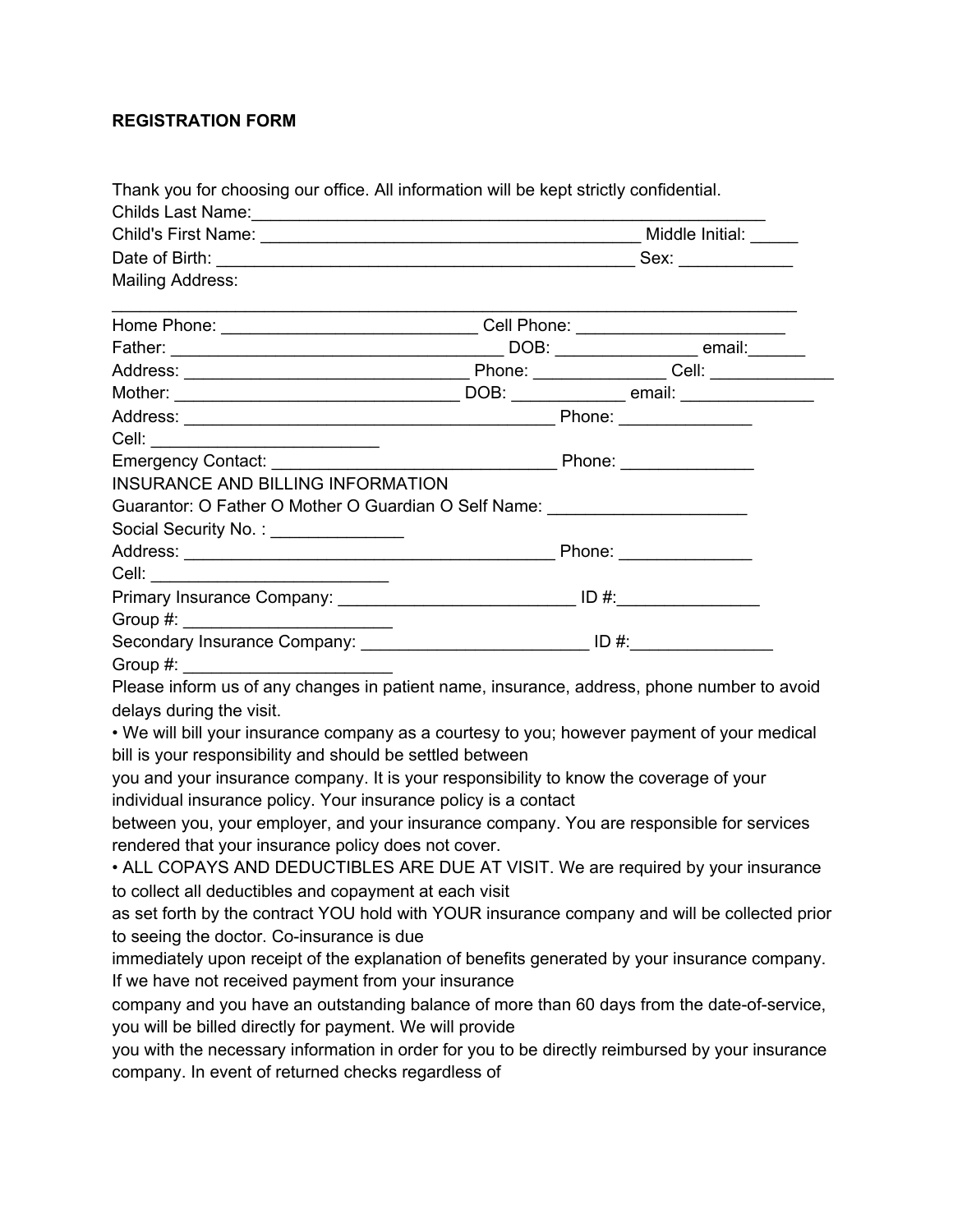The cause there will be a charge of \$30.00 plus the fee of the check collection services. In the event that there is an overpayment we will reimburse

you thirty (30) days following the end of the month in which payment from your insurance company was received in order to clear our accounting system.

• If you have more than one insurance company we will bill only your primary insurance company. If your primary insurance company denies payment

you will be responsible for payment. We will provide you with the necessary information for you to file for payment direct to you from your secondary

insurance company.

• In the event that you need copies of your child's medical records we might charge \$25. We only release the record with the legal parent/ legal guardian written consent.

• All minor patients must be accompanied by a parent or legal guardian. In case parent/ guardian cannot accompany the child, a written consent from

the parent/ guardian is required.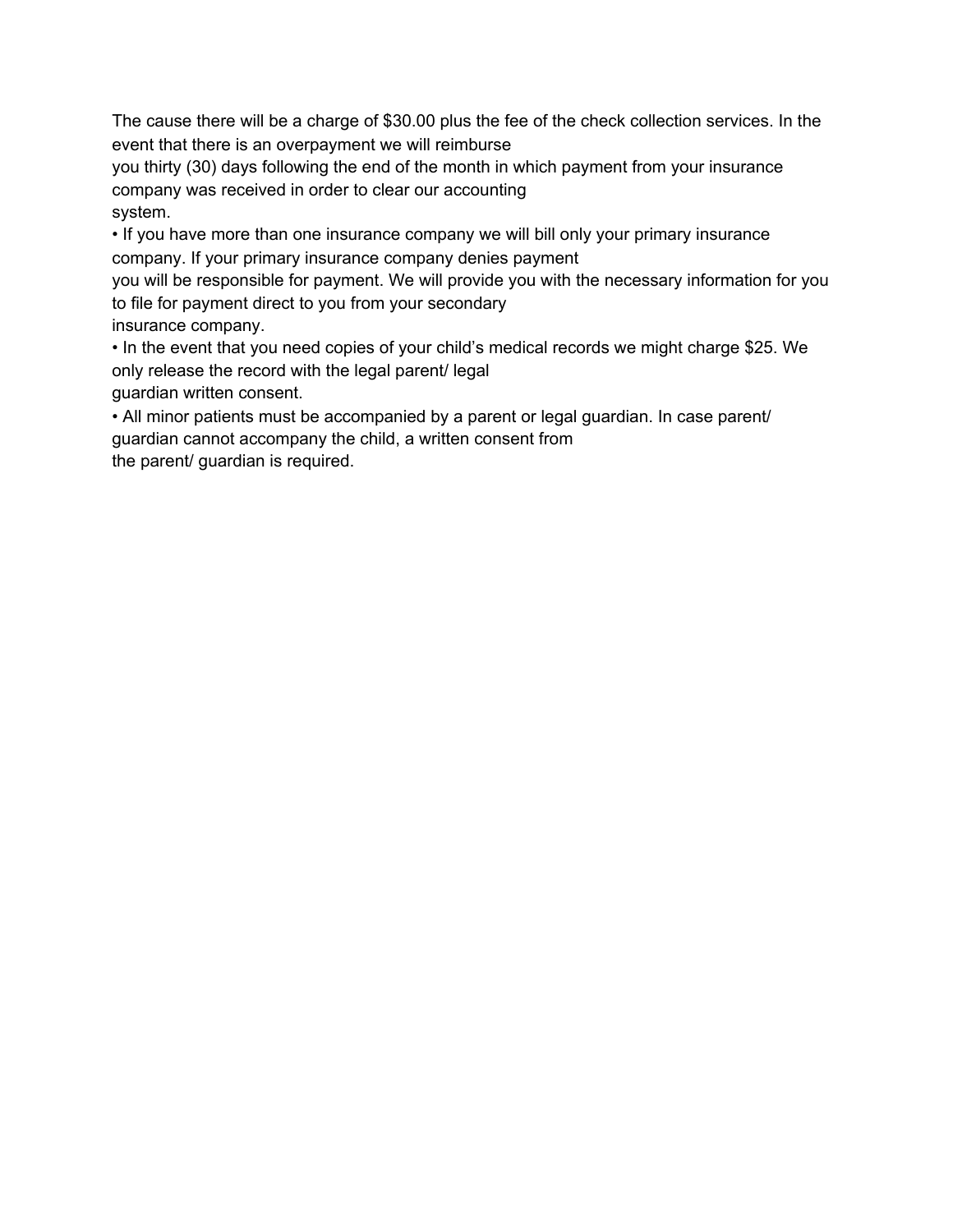## CONSENT FOR TREATMENT, ASSIGNMENT OF INSURANCE BENEFITS AND AUTHORIZATION TO RELEASE INFORMATION

I hereby voluntarily consent to the medical care, treatment and diagnostic test that Dr. Umesh. Pathak, his associates, assistants, or their health care providers believe they are necessary for the above named child as long as Dr. Pathak is the above child's pediatrician.

I hereby irrevocably assign to U. K. PATHAK, MD PA, Mid Valley Pediatrics and allergy Center any interest in benefits payable for all treatment

provided by Dr.Pathak, his staff and/or associates, whether in his office or at a hospital facility. I hereby agree to be responsible for the payment of the charges that result from the care provided to the patient. I also understand and agree that I will be responsible for all charges not covered by insurance. I further authorize the release of medical information about me or my child that maybe necessary for the completion of any insurance claims by my insurance carrier. My signature below is evidence that I understand and that I am giving legal authorization for medical treatment and that I agree with the terms and conditions on this form relating to the continuing treatment of me/my child. I have received the Notice of Privacy Practices and I have been provided an opportunity to review it. By signing this form I giving consent to U. K. PATHAK, MD PA's use and disclosure of my and/or my child's Protected Health

Information (PHI) to carry out treatment,

payment and healthcare operations.

Responsible Party Name: \_\_\_\_\_\_\_\_\_\_\_\_\_\_\_\_\_\_\_\_\_\_\_\_\_\_\_\_\_\_\_\_\_\_

Signature: **Example 20** 

Date:

HOW DID YOU HEAR ABOUT US (CIRCLE ALL THAT APPLY) INSURANCE MEDICAID ANOTHER CHILD FRIEND HOSPITAL YELLOW PAGES WALK IN INTERNET MAIL MAGAZINE PHYSICIAN OTHER IMMUNIZATION CONSENTS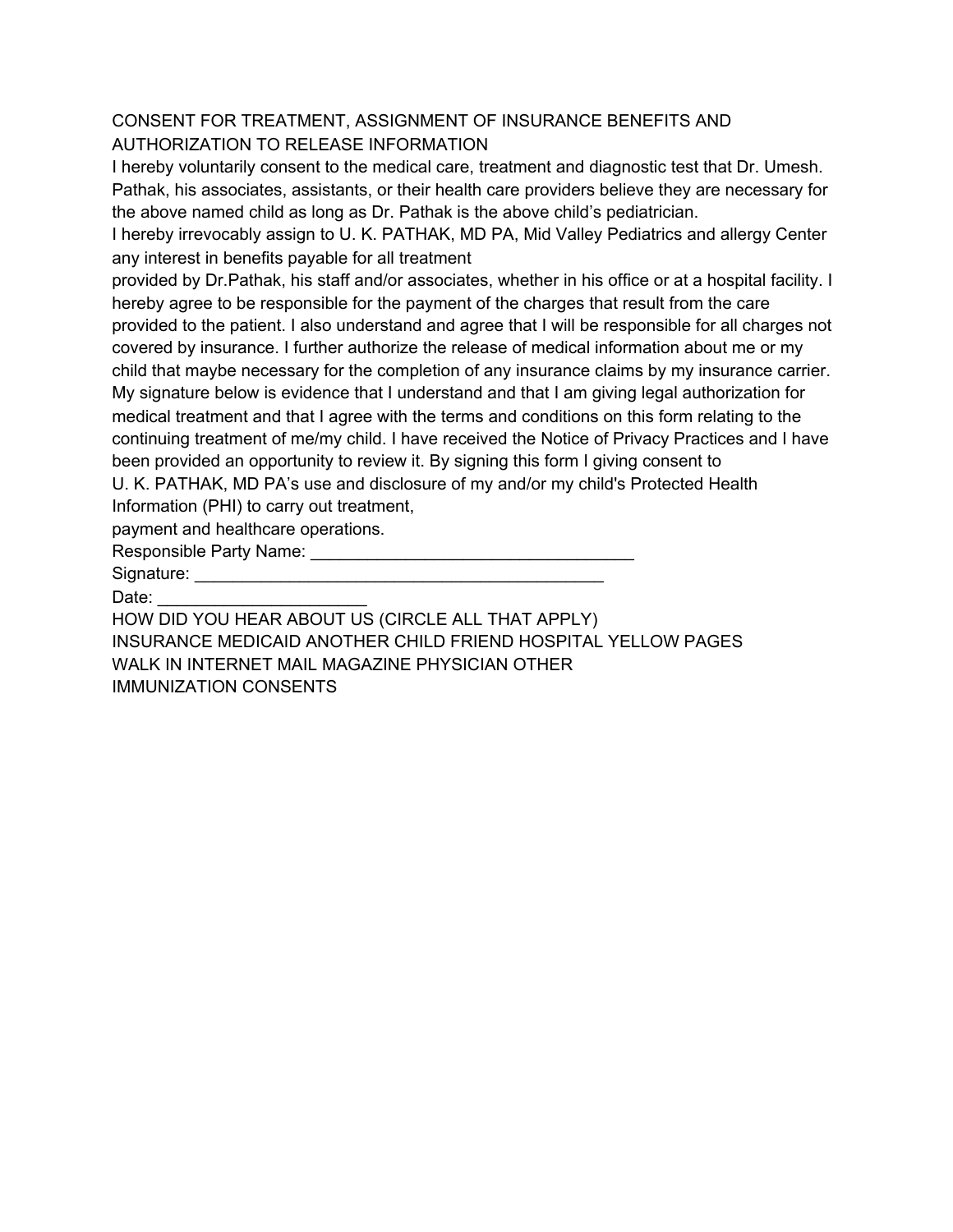TEXAS VACCINES FOR CHILDREN PROGRAM (TVFC) PATIENT ELIGIBILITY SCREENING RECORD

Child's Last Name: \_\_\_\_\_\_\_\_\_\_\_\_\_\_\_\_\_\_\_\_\_ First Name: \_\_\_\_\_\_\_\_\_\_\_\_\_\_\_\_\_\_\_\_\_\_ Middle Initial: **Birth Date:** 

The above named child qualifies for vaccines through the Texas Vaccines for Children Program because he/she (check the

first category that applies, check only one)\*:

 $\mathcal{L}_\mathcal{L}$  , which is a set of the set of the set of the set of the set of the set of the set of the set of the set of the set of the set of the set of the set of the set of the set of the set of the set of the set of

is enrolled in Medicaid, or is underinsured (has health insurance that Does Not pay for vaccines, has a co-pay or

deductible the family cannot meet, or has insurance that provides limited wellness), or does not have health insurance, or is a patient who is served by any type of public health clinic

and does not meet any of

the above criteria, or

is an American Indian, is a patient who receives benefits from the Children's Health Insurance Plan (CHIP)

or is an Alaskan Native, or None of the above, not eligible for TVFC vaccine

Parent/Guardian/ Name: \_\_\_\_\_\_\_\_\_\_\_\_\_\_\_\_\_\_\_\_\_\_\_\_\_\_\_\_\_\_\_\_\_\_\_\_\_\_\_\_\_\_\_\_

Signature: \_\_\_\_\_\_\_\_\_\_\_\_\_\_\_\_\_\_\_\_\_\_\_\_\_\_\_\_\_\_\_\_\_\_\_\_\_\_\_\_\_\_\_\_\_\_\_\_\_\_\_\_\_\_\_ Date: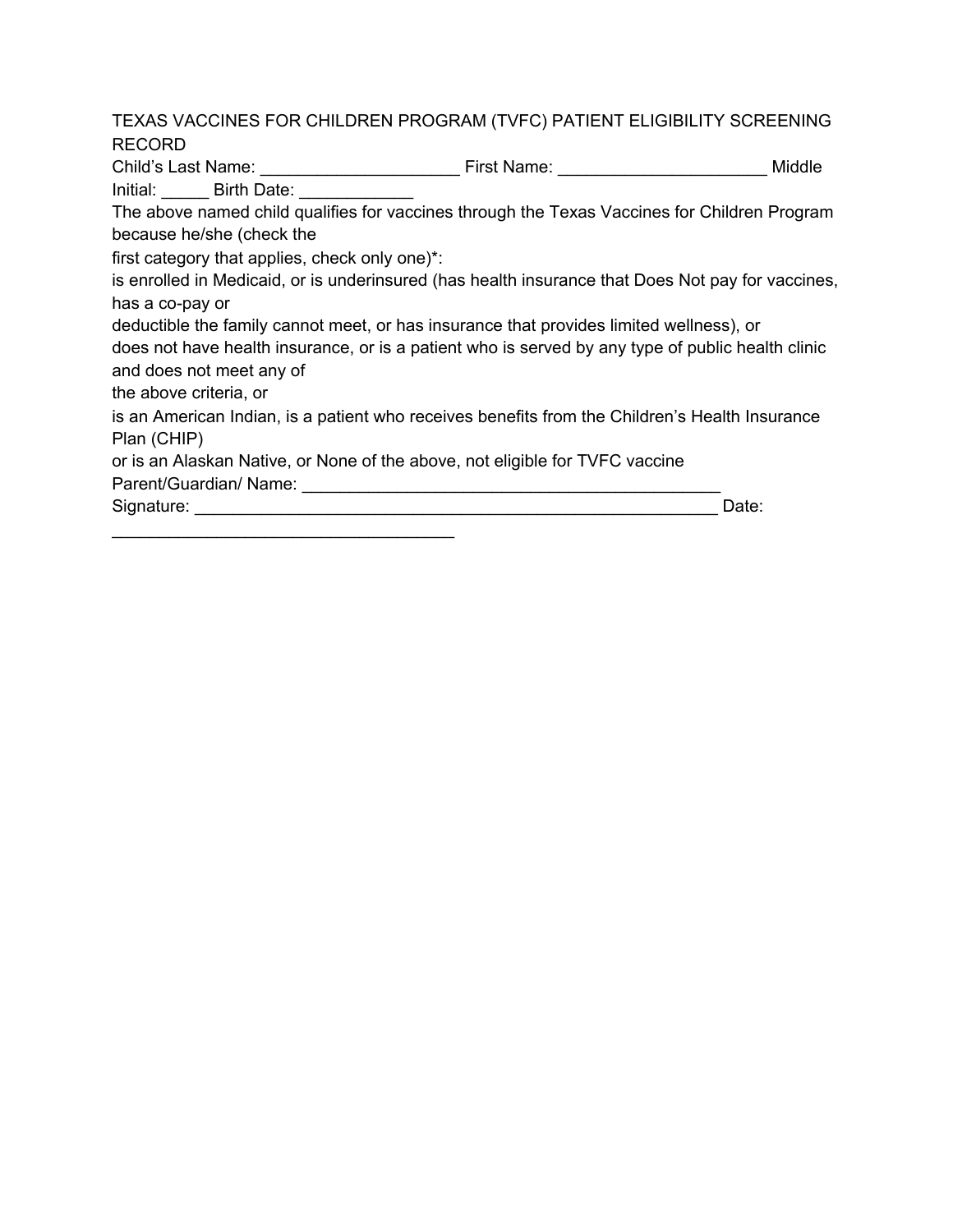CONSENT FOR IMMUNIZATIONS

I give permission for my above named child to receive immunizations as scheduled during visits to the clinic.

If I choose NOT to allow the above child to receive immunizations, it will be my responsibility to inform the nurse or the physician and I

will also sign the REFUSAL TO VACCINATE form and I will obtain waivers from the State of Texas.

You will receive a copy of the Vaccine Information Statement (VIS) for the vaccine to be administered. The VIS will have information on

the benefits and risks of the vaccine. You will be given a chance to ask questions about the disease the vaccine prevents, the vaccine,

and how the vaccine is given.

For a particular vaccine, I hereby state that I know the risks of the disease the vaccine prevents; I know the benefits and risks of the

vaccine; I have had a chance to ask questions about the disease the vaccine prevents, the vaccine, and how the vaccine is given; I

know that the person named above will have the vaccine put in his/her body to prevent the disease.

I am an adult who can legally consent for the person named above to get the vaccines. I freely and voluntarily give my signed

permission for immunizations.

 $\mathcal{L}_\mathcal{L}$  , which is a set of the set of the set of the set of the set of the set of the set of the set of the set of the set of the set of the set of the set of the set of the set of the set of the set of the set of

Parent/Guardian/ Name: \_\_\_\_\_\_\_\_\_\_\_\_\_\_\_\_\_\_\_\_\_\_\_\_\_\_\_\_\_\_\_\_\_\_\_\_\_\_\_\_\_\_\_\_

Signature: \_\_\_\_\_\_\_\_\_\_\_\_\_\_\_\_\_\_\_\_\_\_\_\_\_\_\_\_\_\_\_\_\_\_\_\_\_\_\_\_\_\_\_\_\_\_\_\_\_\_\_\_\_\_\_ Date: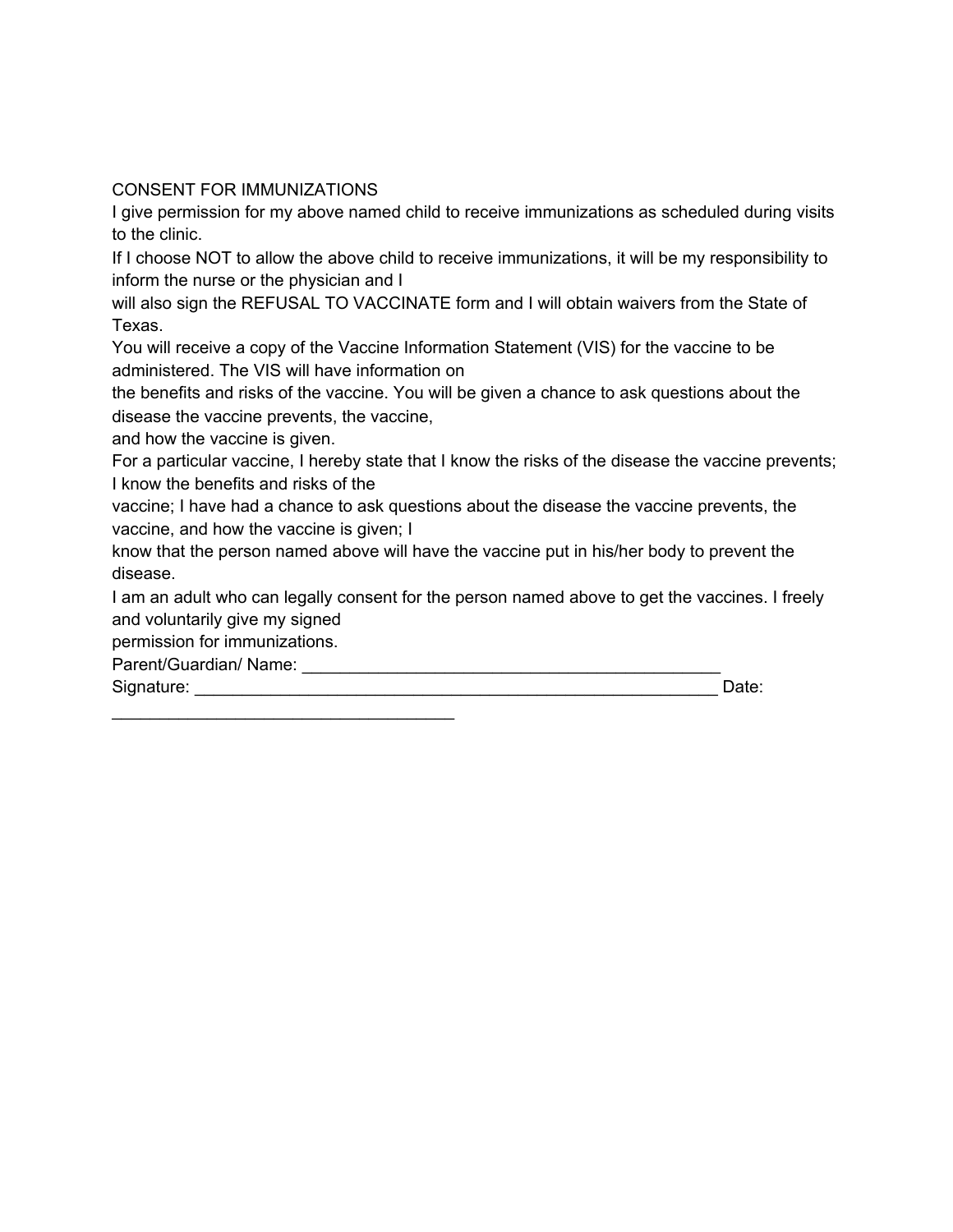## TEXAS IMMUNIZATION REGISTRY (ImmTrac) CONSENT

ImmTrac, the Texas immunization registry is a free service of the Texas Department of State Health Services. The immunization

registry is a secure and confidential service that consolidates and stores your child's (under 18 years of age) immunization records.

With your consent, your child's immunization information will be included in ImmTrac. Doctors, public health departments, schools and other authorized professionals can access your child's immunization history to ensure that important vaccines are not missed. The

Texas Department of State Health Services encourages your voluntary participation in the Texas immunization registry.

I understand that by granting consent below, I register my child in the Texas Department of State Health Services immunization registry

and authorize the registry to include my child's information in the registry and to release past, present, and future immunization records

on my child to a parent of the child and any of the following:

• Public health district or local health department;

\_\_\_\_\_\_\_\_\_\_\_\_\_\_\_\_\_\_\_\_\_\_\_\_\_\_\_\_\_\_\_\_\_\_\_\_

• Physician or health care provider;

• Insurance company, health maintenance organization or payor; • school or child care facility in which the child is enrolled and/or

•State agency having legal custody of the child. I understand that I may withdraw the consent to include information on my child in the ImmTrac Registry and my consent to release information from the registry at any time by written communication to the Texas

Department of State Health Services, Immunization Registry, 1100 West 49th Street, Austin, Texas 78756.

Parent/Guardian/ Name: \_\_\_\_\_\_\_\_\_\_\_\_\_\_\_\_\_\_\_\_\_\_\_\_\_\_\_\_\_\_\_\_\_\_\_\_\_\_\_\_\_\_\_\_

Signature: \_\_\_\_\_\_\_\_\_\_\_\_\_\_\_\_\_\_\_\_\_\_\_\_\_\_\_\_\_\_\_\_\_\_\_\_\_\_\_\_\_\_\_\_\_\_\_\_\_\_\_\_\_\_\_ Date:

With few exceptions, you have the right to request and be informed about information that the State of Texas collects about you. You are entitled to receive and review the information upon request. You also have the right to ask the state agency to correct any information that is determined to be incorrect. See http://www.dshs.state.tx.us for more information on Privacy Notification. (Reference: Government Code, Section 552.021, 552.023, 559.003, and 559.004)

PATIENT CONSENT FOR USE AND DISCLOSURE OF PROTECTED HEALTH INFORMATION (PHI)

With my consent,U. K. PATHAK, MD PA may use and disclose protected health information (PHI) about me and my minor child to carry out treatment, payment and healthcare operations (TPO). Please refer to

U. K. PATHAK, MD PA's Notice of Privacy Practices for a more complete description of such uses and disclosures.

I have the right to review the Notice of Privacy Practices prior to signing this consent. U.K.PATHAK, MD PA reserves the right to revise its Notice of Privacy Practices at any time. A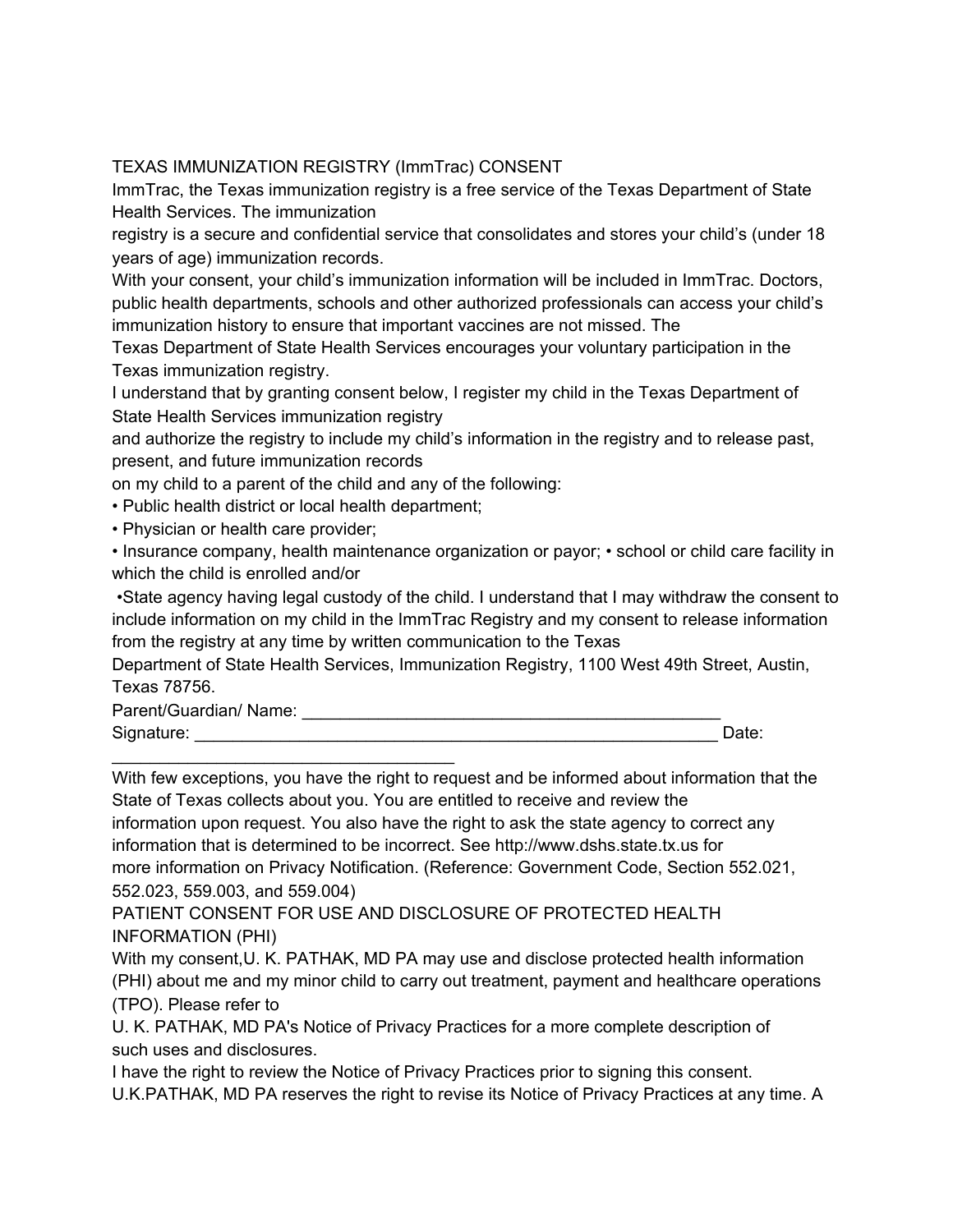revised Notice of Privacy Practices may be obtained by forwarding a written request to U.K.PATHAK, MD PA

Privacy Officer at1010 South Airport Drive, Weslaco, TX 78596.

With my consent, U. K. PATHAK, MD PA may call my home or other designated location and leave

a message on voice mail or in person in reference to any items that assist the practice in carrying out TPO, such as

appointment reminders, insurance items and any call pertaining to my and/or my child's clinical care, including

laboratory results among others.

With my consent, U. K. PATHAK, MD PA may mail to my home or other designated location any items that assist the practice in carrying out TPO, such as appointment reminder cards and patient statements. I have

the right to request that U. K. PATHAK, MD PArestrict how it uses or discloses my and/or my child's

PHI to carry out TPO.

However, the practice is not required to agree to my requested restrictions, but if it does, it is bound by this agreement.

By signing this form I am consenting to 'U. K. PATHAK, MD PAs use and disclosure of my and/or

my child's PHI to carry out treatment, payment and healthcare operations.

I may revoke my consent in writing except to the extent that the practice has already made disclosures in reliance

upon my prior consent. If I do not sign this consent,U. K. PATHAK, MD PA may decline to provide treatment to me and/or my child.

Patient Last Name: The Patient Last Name: The Patient Last Name: The Middle Initial: Birth Date:

Parent or Legal Guardian: \_\_\_\_\_\_\_\_\_\_\_\_\_\_\_\_\_\_\_\_\_\_\_\_\_\_\_\_\_\_\_\_\_\_\_\_\_\_\_

 $\mathcal{L}_\mathcal{L}$  , which is a set of the set of the set of the set of the set of the set of the set of the set of the set of the set of the set of the set of the set of the set of the set of the set of the set of the set of

Signature: \_\_\_\_\_\_\_\_\_\_\_\_\_\_\_\_\_\_\_\_\_\_\_\_\_\_\_\_\_\_\_\_\_\_\_\_\_\_\_ Date: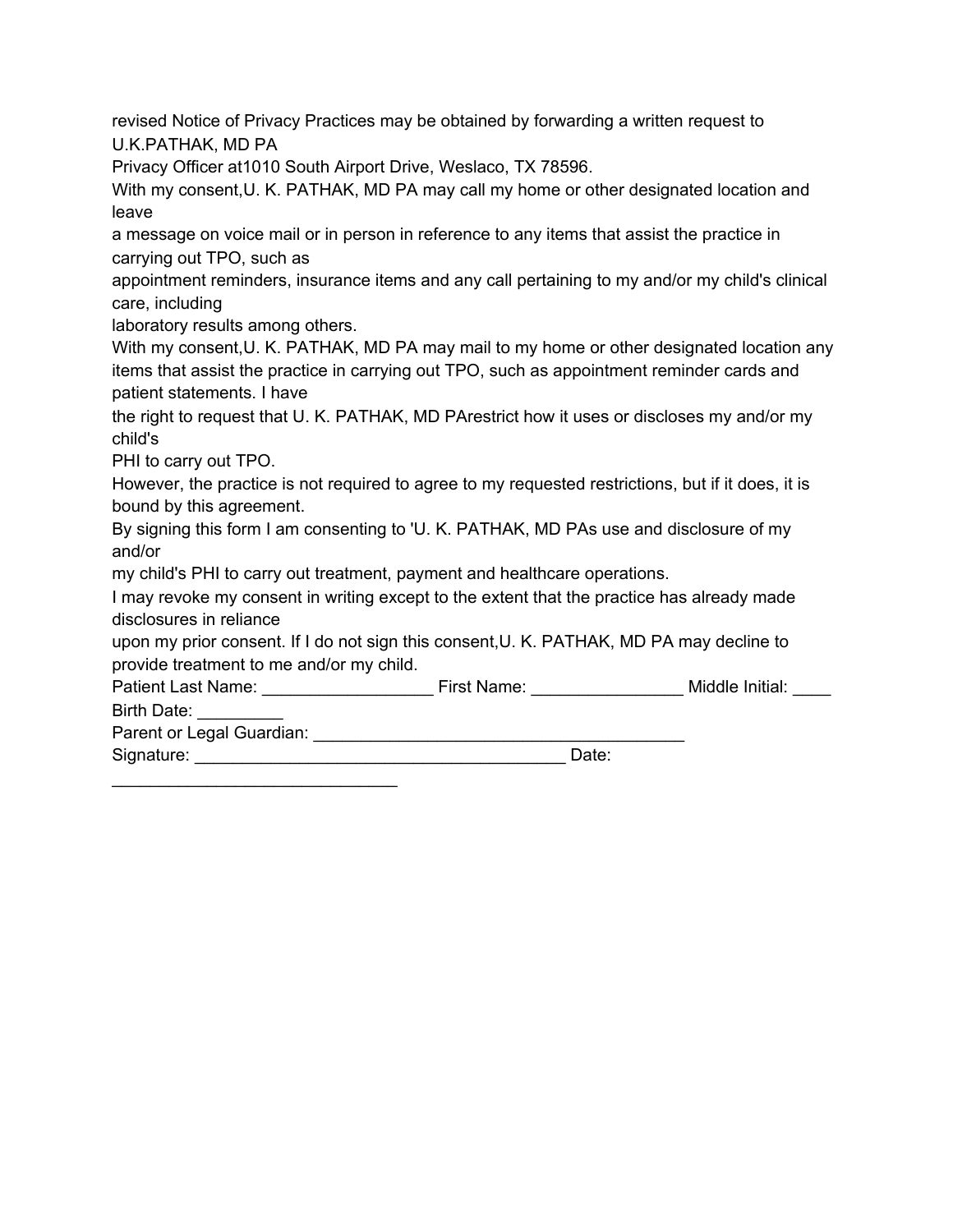GENERAL INFORMATION ABOUT MID VALLEY PEDIATRICS AND ALLERGY CENTER HOURS OF OPERATION: For your convenience, our office is open from 9:00 AM. until 7:00 P.M., Monday thru Friday, Patients are scheduled for appointments with a physician from 8:00 AM until 12:10 PM and from 1:00 P.M. until 7;00P.M. Emergency appointments are scheduled as needed. We give SAME DAY appointments.

Our phone number is 956-969-2609. We answer the phone 24 hours a day. Messages left in the morning for the doctor will be answered around lunch time and afternoon phone calls will be answered after 7;00 pm. In case an adult other than a parent is bringing the child to the clinic, we need a written authorization

from the parent.

CHANGES IN PATIENT INFORMATION: Please inform our receptionist of any changes in patient name, address, phone number or

insurance information as soon as possible.

APPOINTMENTS: We prefer to see patients by appointment. In case you are a 'walk-in' we will normally schedule an appointment

to come back. Please be on time for your appointment to avoid a wait. In case you are late by over 15 minutes for your

appointment, we could consider you as a 'walk-in' and reschedule your appointment.

INSURANCE FILING POLICY: All accounts are considered past due 45 days after your visit regardless of insurance delay. Your

the insurance contract is between you and your insurance carrier. This office will not enter into any disputes you have with your

insurance company. We file with certain contracted insurance companies as a courtesy to you, our patient. We do request that you

make sure all claims are processed within a timely manner. Any information requested from our office by your insurance company

will be submitted in a timely manner. If this information is requested of you and not received within the same timely manner, the

charges will become your responsibility. Should your insurance company, for any reason, fail to pay claims submitted the balance

will become your responsibility.

MEDICAID COVERAGE: Current Medicaid cards must be presented at each visit, especially for a WELL CHECK visit. Please ensure that U. K. PATHAK, MD PA is the Primary Care Provider (PCP) where applicable. Your appointment will be delayed or

we might not be able provide care that day.

MEDICAL RECORDS: As a courtesy we will forward a medical summary and shot record to another provider or individual once we

receive a written consent signed by the parent or legal guardian as evidenced per our records. Please note that if you want complete medical records, please send \$25 to Mid Valley Pediatrics

& Allergy Center and we will send complete records within 15 days of receipt of

funds, as per Texas Administrative Code Title 22, Part 9 Rule 165.2.

REFERRALS: Please request referrals five (5) days prior to your visit with a specialist as this can be time consuming and requires